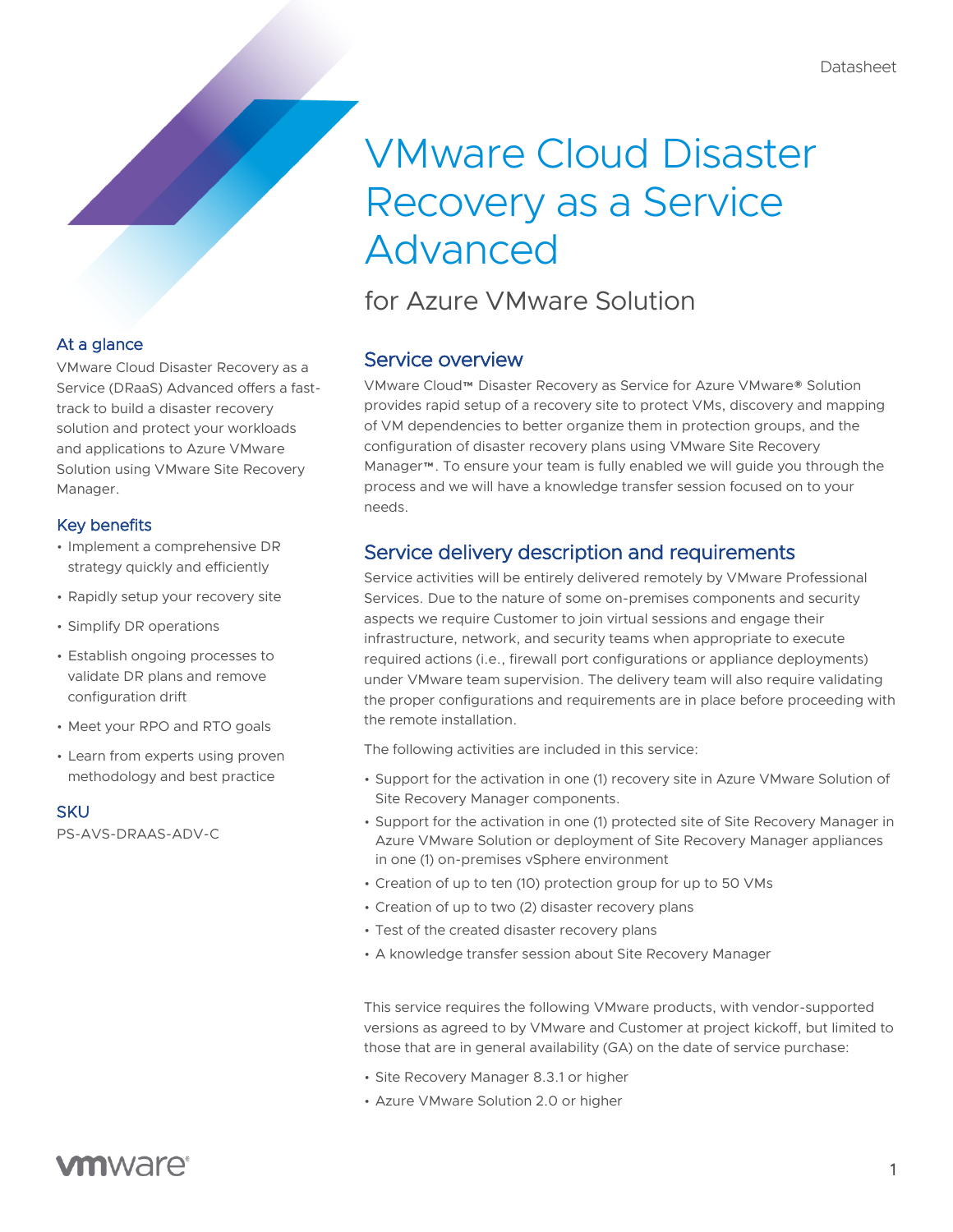• VMware vCenter® 6.5 or higher (\*)

• VMware vRealize® Network Insight Cloud™ (\*) (\*\*)

(\*) Note 1: Please check the VMware products requirements and interoperability matrix links in the Appendix.

(\*\*) Note 2: if Customer already has VMware vRealize Network Insight™ running in the source environment we will be able to leverage it if it matches the requirements and interoperability.

### Project scope

This service contributes to the development of the following capabilities:

- Replicate and protect workloads into Azure VMware Solution
- Recover from data center outages

A specific set of scope parameters are defined in the following tables:

| <b>VMware Site Recovery Manager</b>                                         |                                   |                                                                                                                                                                                              |  |
|-----------------------------------------------------------------------------|-----------------------------------|----------------------------------------------------------------------------------------------------------------------------------------------------------------------------------------------|--|
| Specification                                                               | Parameters                        | Description                                                                                                                                                                                  |  |
| <b>Site Recovery</b><br>Manager for<br>Azure VMware<br>Solution             | Up to one $(1)$<br>Recovery site  | Site Recovery Manager to be activated<br>and configured as the recovery Azure<br><b>VMware Solution</b>                                                                                      |  |
| Site Recovery<br>Manager on-<br>premises or Azure<br><b>VMware Solution</b> | Up to one $(1)$<br>Protected site | Azure VMware Solution or on-<br>premises components: one (1) VMware<br>vSphere® replication appliance and<br>one (1) Site Recovery Manager<br>appliance deployed in Customer<br>environment. |  |
| Protection groups                                                           | Up to ten $(10)$                  | Site Recovery Manager Server<br>protection group(s) configured.                                                                                                                              |  |
| Recovery plans                                                              | Up to two $(2)$                   | Site Recovery Manager Server<br>Recovery plan(s) configured.                                                                                                                                 |  |
| Recovery Plan<br>testing and<br>cleanup                                     | Up to two $(2)$                   | Test and cleanup for a recovery plan<br>consisting of no more than ten (10)<br>VMs and no larger than 40GB each<br>VM.                                                                       |  |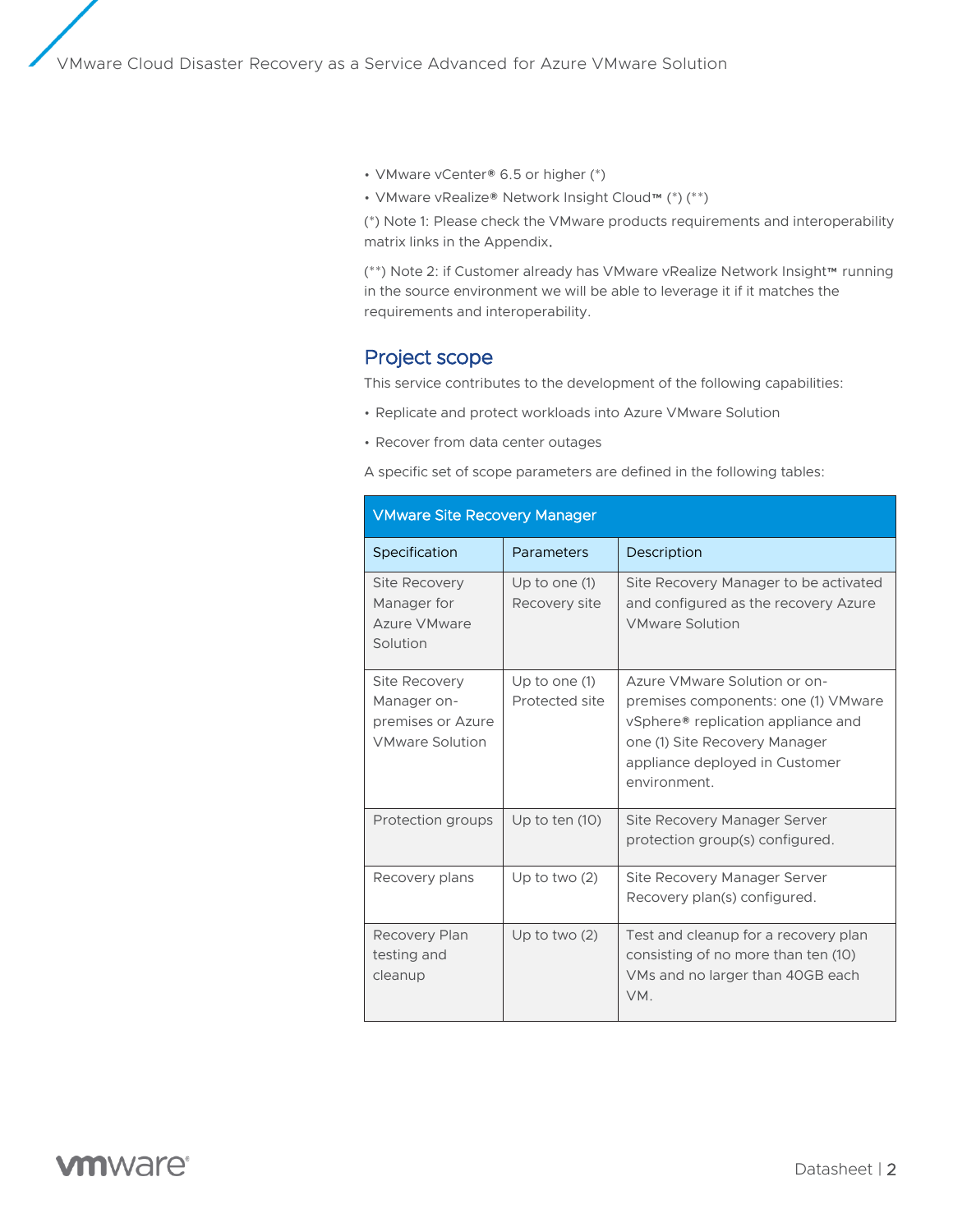| <b>Protected workloads</b>                 |                    |                                                     |  |
|--------------------------------------------|--------------------|-----------------------------------------------------|--|
| Specification                              | Parameters         | Description                                         |  |
| Applications<br>protected                  | Up to ten $(10)$   | Applications to be protected.                       |  |
| Protection groups                          | Up to ten $(10)$   | Protection groups to be designed and<br>configured. |  |
| <b>Virtual Machines</b><br>(VMs) protected | Up to fifty $(50)$ | VMs to be protected.                                |  |

| <b>VMware vRealize Network Insight Cloud</b>           |                  |                                                                                                                                                    |  |
|--------------------------------------------------------|------------------|----------------------------------------------------------------------------------------------------------------------------------------------------|--|
| Specification                                          | Parameters       | Description                                                                                                                                        |  |
| VMware product<br>required                             |                  | Network Insight subscription through<br>http://cloud.vmware.com. Customer<br>must provide access user account if<br>Customer subscription is used. |  |
| <b>VMware vCenter</b><br>Server <sup>®</sup> instances | Up to one $(1)$  | vCenter Server instances used during<br>the application discovery process.                                                                         |  |
| Applications                                           | Up to ten $(10)$ | Unique application instances<br>discovered and mapped, across all<br>vCenter instances (total).                                                    |  |

## Out of scope

The following are out of scope items for this service divided by section.

#### General

- Installation and configuration of custom or third-party applications and operating systems on deployed virtual machines
- Operating system administration including the operating system itself or any operating system features or components
- Management of change to virtual machines, operating systems, custom or third-party applications, databases, and administration of general network changes within Customer control
- Remediation work associated with any problems resulting from the content, completeness, accuracy, and consistency of any data, materials, or information supplied by Customer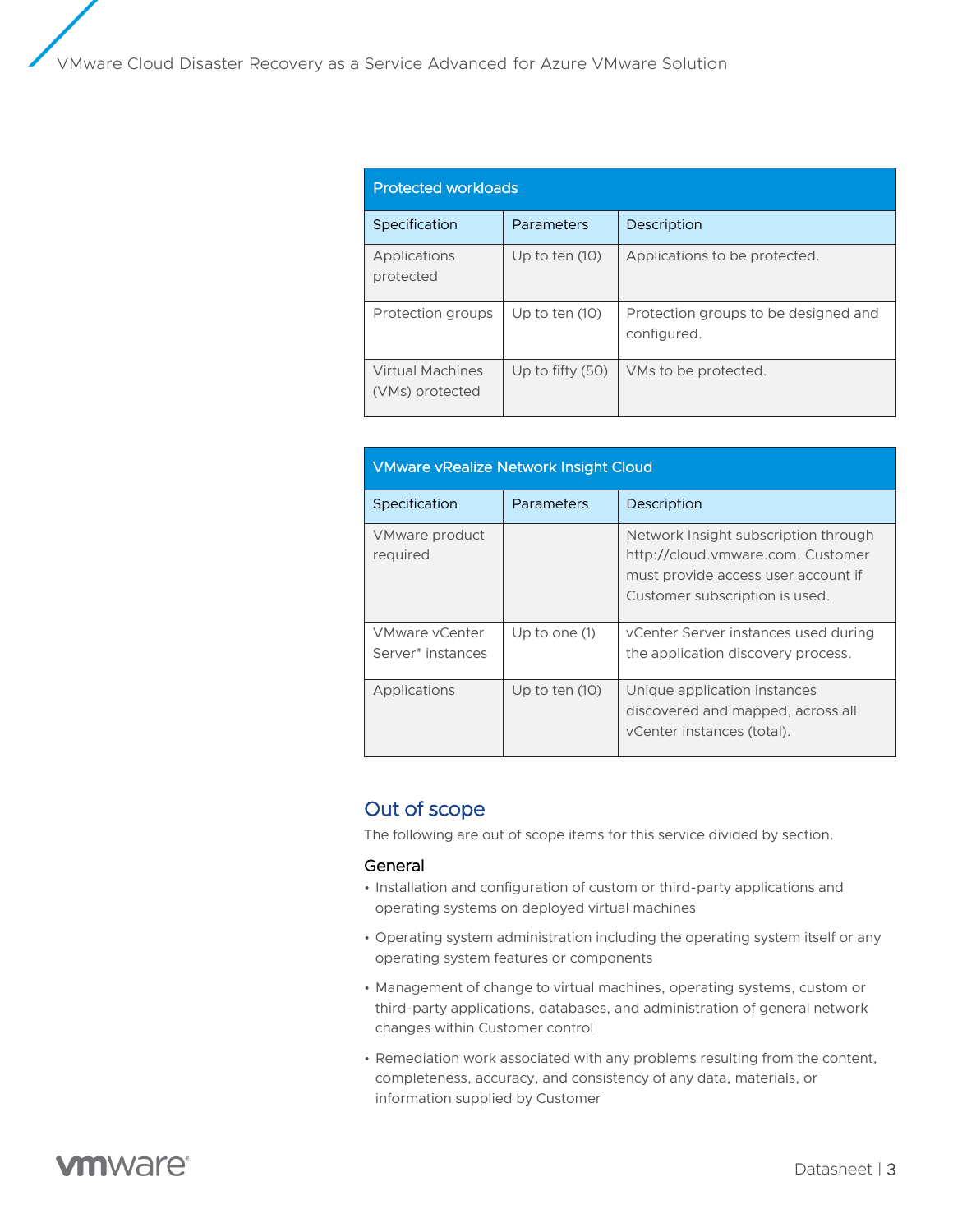- Installation or configuration of VMware products not included in the scope of this document
- Installation and configuration of third-party software or other technical services that are not applicable to VMware components
- Installation and configuration of Customer-signed certificates
- Customer solution training other than the defined knowledge transfer session

#### Azure VMware Solution

- Creation of the VMware software-defined data center (SDDC) in Azure VMware Solution
- Creation and configuration of SDDC(s) and Clusters
- VPNs and network connectivity configurations
- Creation of user roles and groups
- Creation of local accounts
- Configuration of LDAP/Active Directory sources
- Creation of Networking segments, VPNs, and additional firewall rules not defined by the specific service scope
- Design or configuration of interconnectivity between different SDDCs or other native cloud services

#### Site Recovery Manager

- Configuration of On-premises networking and firewall
- Protection of VMs created by vSphere vApp(s)
- Protection of Fault Tolerant VMs
- Protection of VMs with Shared disks
- Replication using Array-based, VVOLs, and storage policy Protection Groups

#### vRealize Network Insight Cloud

- Provide a valid product license, it must be provided by the customer
- Configuration of customer's physical devices
- Discovery of Applications using physical only resources
- Troubleshooting of Customer's networking and devices
- Mapping of applications to servers
- Discovery of inside server communication; Application discovery is based on server-to-server communication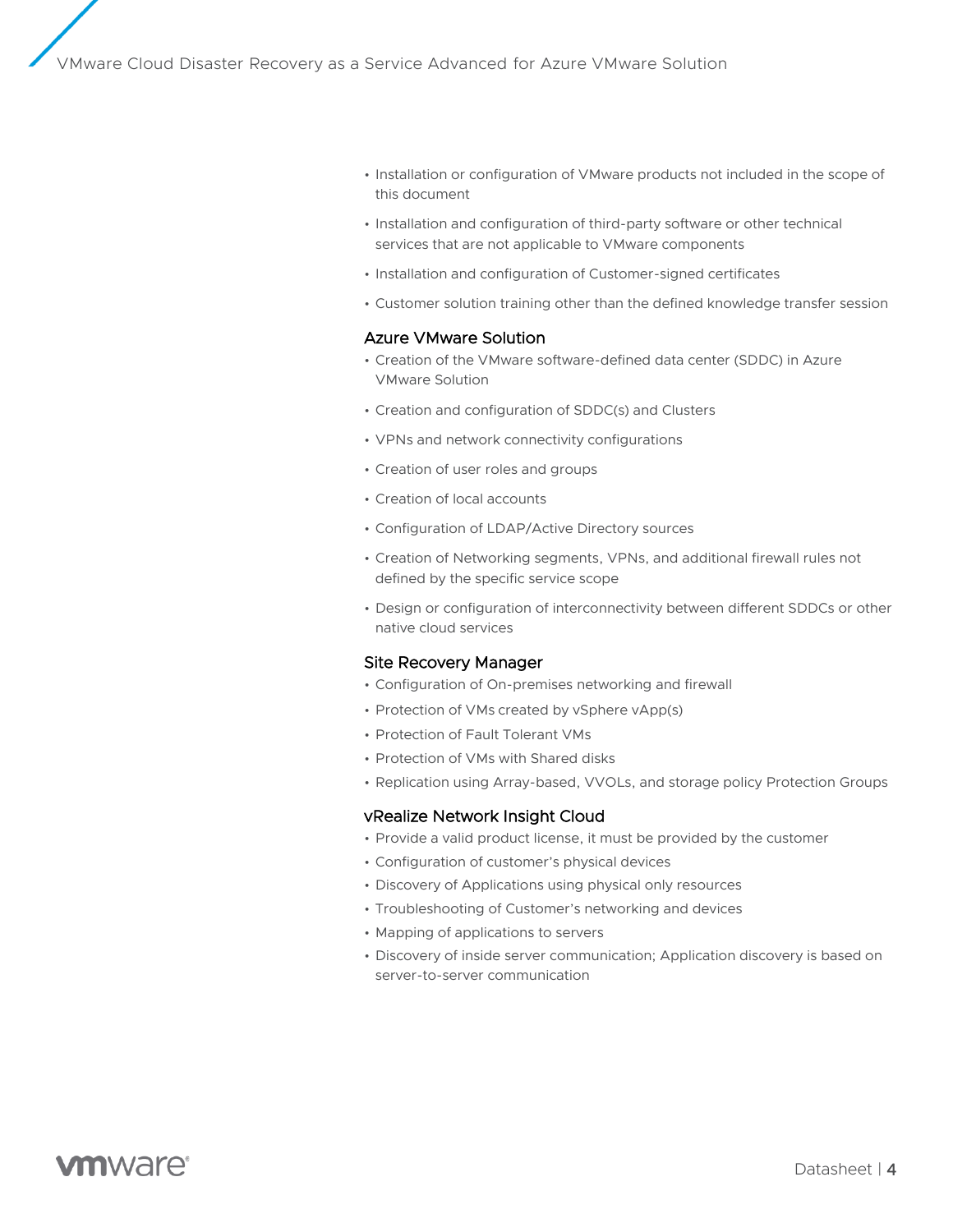### Estimated schedule

VMware estimates that the duration of this project will not exceed 6 weeks. VMware will operate according to a schedule agreed to by both parties. Typically, services are performed during normal business hours and workdays (weekdays and non-holidays).

# Project activities

#### Phase 1: Initiate

VMware hosts a project initiation call with key Customer and VMware stakeholders.

Topics to be discussed include:

- Project business drivers, scope, and objectives
- Project deadlines, timelines, scheduling, and logistics
- Identification of key Customer team members who VMware will work with to accomplish the tasks defined in this data sheet
- Technology prerequisites necessary for a successful project, including review of the Service Checklist for the VMware solution
- Confirmation of team members and contact details will be exchanged to schedule the project kickoff meeting

Deliverables include:

• Initial pre-engagement call

#### Phase 2: Plan

VMware leads a project kickoff meeting with Customer to assess prerequisite completion readiness, review the VMware standard architecture, and confirm project milestone dates.

#### The objectives of the meeting are as follows:

- Introducing the VMware team, roles, and responsibilities
- Describing the project goals, phases, and key dates
- Explaining the expected project results and deliverables
- Agreeing on communication and reporting process
- Validating the project expectations and clarifying roles and responsibilities

After Customer and VMware agree on project expectations, the VMware Project Manager and the Customer Project Manager work together on the detailed project plan.

#### Deliverables include:

- Project kickoff meeting minutes
- Site Recovery Manager presentation
- Collected list of applications and VMs to be protected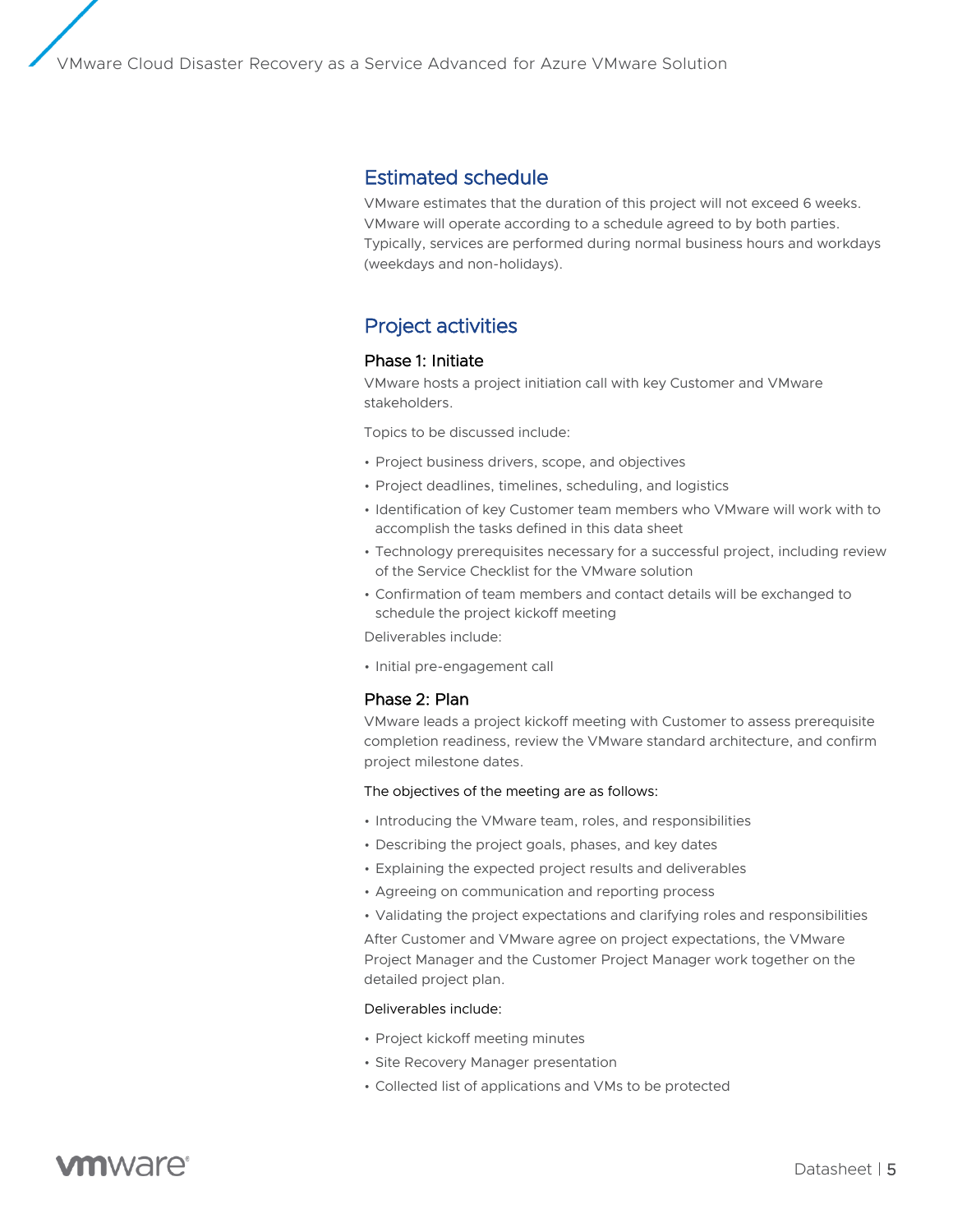#### Phase 3: Execute

The key activities for this phase are organized into Deploy and Knowledge Transfer subphases.

In the Deploy subphase VMware deploys, documents, and validates the technology components according to the specifics. VMware does the following:

- Installs and configures the VMware technologies according to the specifications
- Finalizes the Configuration Workbook
- Review and validation of the VMs to be protected
- Creation of Protection group(s)
- Creation of recovery plan(s) for Site Recovery Manager
- testing activities for the recovery plan(s)

Deliverables include:

- Solution specification workbook
- Solution verification workbook
- Knowledge Transfer workshops up to two (4) Hrs

#### Phase 4: Close

VMware conducts a closure meeting of up to two (2) hours with the Customer covering project status, reviewing completions, next steps and how to engage with VMware support going forward.